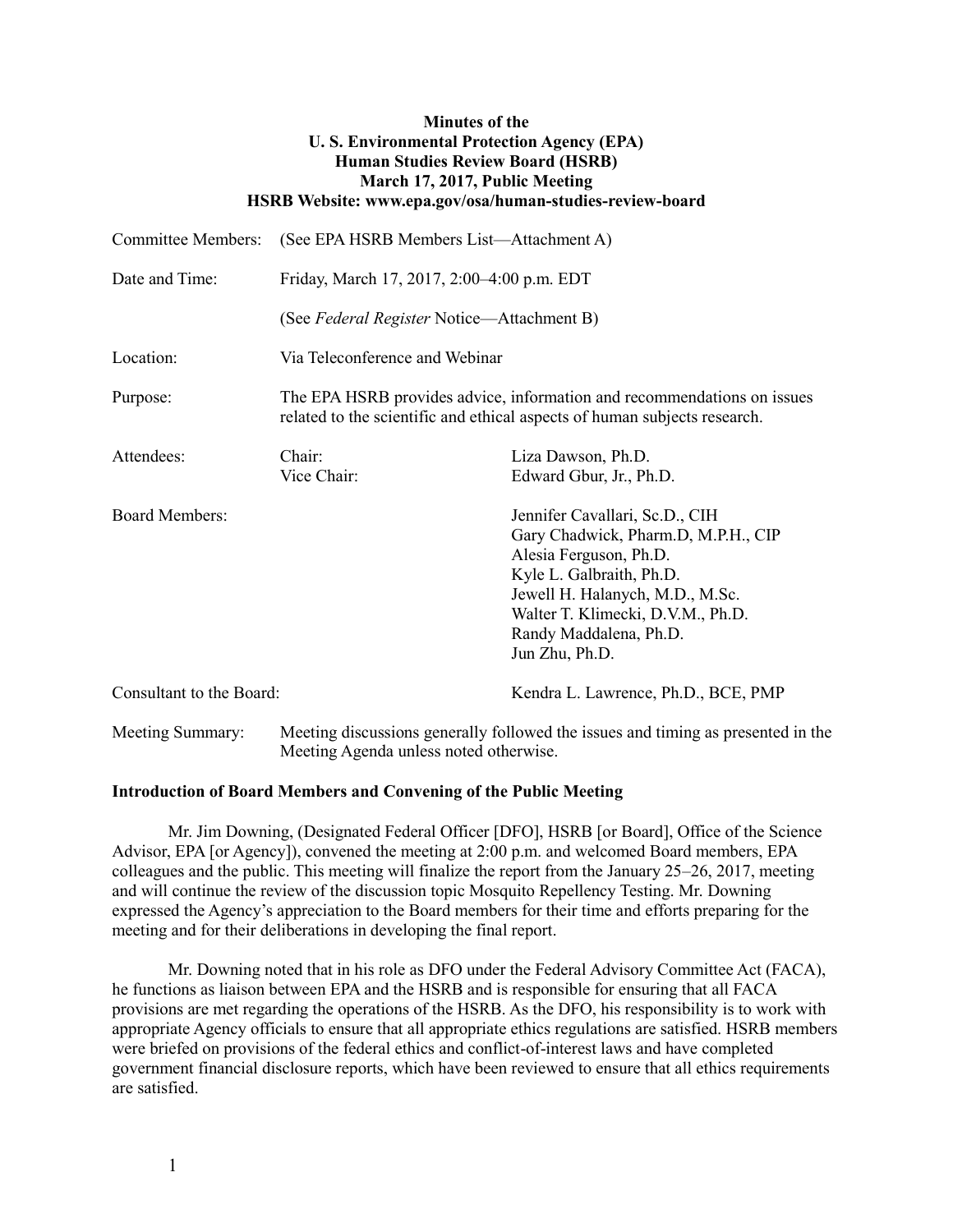#### **Meeting Administrative Procedures**

Mr. Downing informed the Board members that they would review the draft Final Report from the January 2017 meeting and finalize the report for submission to the Science Advisor and the Agency. He mentioned that the times on the agenda are approximate and reminded speakers to state their name before presenting. Mr. Downing reminded the meeting participants to keep their telephones on mute when not speaking and, when speaking, to unmute their phones to identify themselves. Mr. Downing also told the audience that the public would be allowed to comment at the appropriate time and that public comments would be limited to 5 minutes. He indicated that no individuals had pre-registered to provide public comments.

In accordance with FACA requirements, meeting minutes that include a description of the matters discussed and decisions reached by the Board will be prepared and must be certified by the meeting Chair within 90 calendar days of this meeting. The approved minutes will be accessible through the HSRB website. He thanked the Board members for their participation in the meeting and expressed his interest in finalizing the January 2017 report. Mr. Downing turned the meeting over to Dr. Liza Dawson, HSRB Chair, to discuss the meeting process.

### **Meeting Process**

In response to Dr. Dawson's request, Mr. Downing conducted the roll call of the Board members, then asked the members to introduce themselves, providing their names, affiliations and role in the HSRB. In reviewing the meeting process, Dr. Dawson mentioned the Adobe Connect site for making comments and voting on decisions regarding various studies discussed during the meeting. She described the meeting process and noted the two items on the agenda: (1) Board Discussion and Decision on the January 25–26, 2017, Final Report and (2) Board Discussion and Recommendations on Mosquito Repellency Testing.

#### **Topic 1: Board Discussion and Decision on January 25–26, 2017, Final Report**

Dr. Dawson called for a final approval of the Final Report from January 25–26, 2017, pending minor editorial corrections and clarification. She solicited comments and discussion, reminding the Board that substantive changes to the report cannot be made without adherence to FACA procedural requirements.

*Study: Cimetidine-Carbaryl Interaction in Humans: Evidence for an Active Metabolite of Carbaryl, authored by D. G. May, R. J. Naukam, J. R. Kambam, and R. A. Branch.* Journal of Pharmacology and Experimental Therapeutics *(1992) 262(3): 1057–61.*

Dr. Dawson opened a discussion regarding the study design, statistical aspects and generalizability of the cimetidine-carbaryl article discussed during the January 25–26 meeting. In response to the charge question to the Board—"Is the research described in the published article scientifically sound, providing reliable data?"—the Board concluded from the January meeting that the data were reliable for the proposed purposes but raised questions about the generalization of the data to a larger human population. The Board was asked by EPA's Office of Pesticide Programs (OPP) to comment on the fact that the wording in the Board's consensus statement written in the report differed from statements made orally during the January meeting. OPP inquired whether the concern about the ability to generalize from the data related solely to the sample size in the study. Dr. Dawson noted that sample size in addition to other factors may affect whether the findings can generalize to larger groups.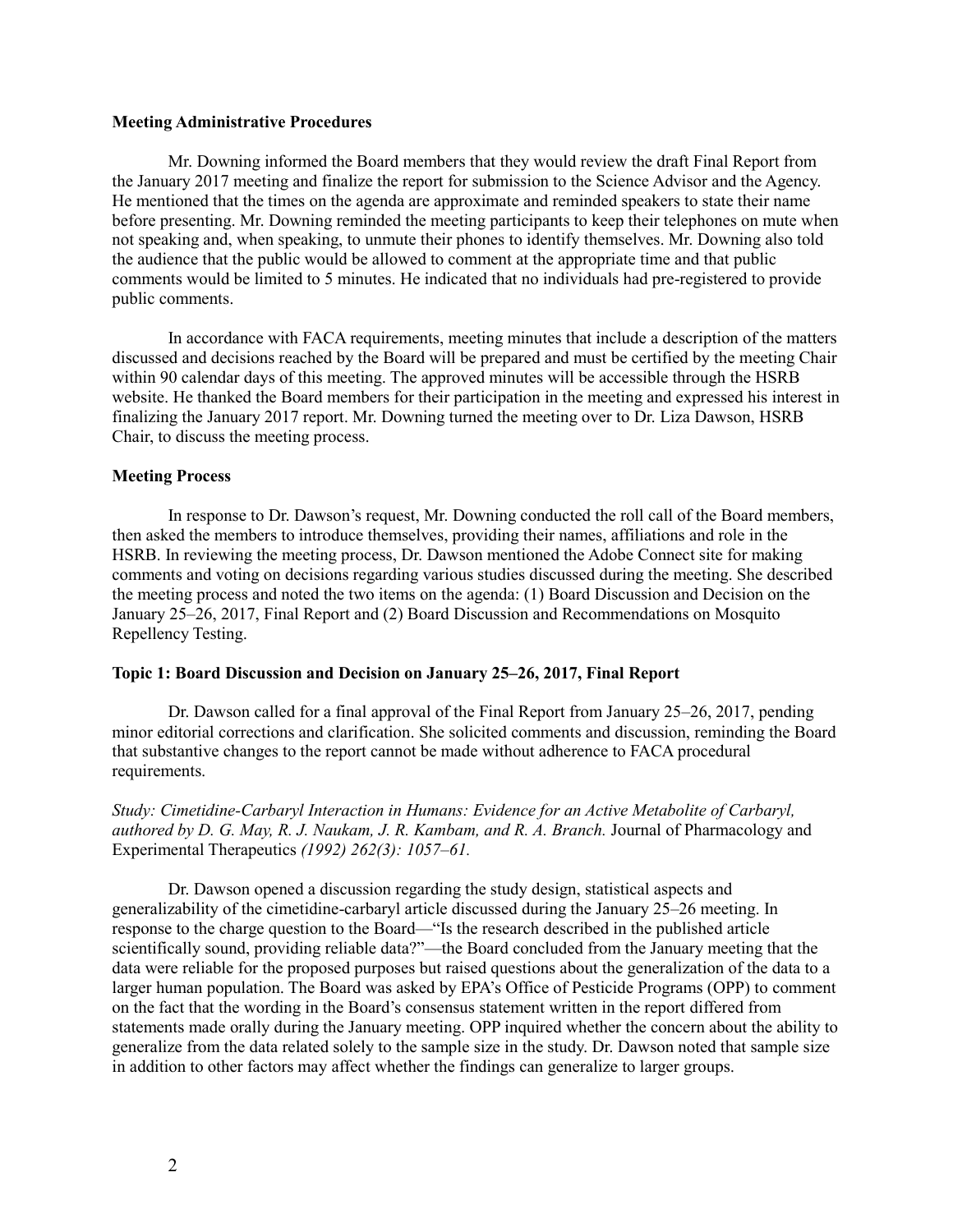Dr. Dawson solicited comments from the Board members on whether they agreed with the wording of the draft report and with possibly adding "small sample sizes" or "small sample sizes plus other considerations" to the statement about generalizability in the report.

An HSRB member suggested leaving the wording as it is and to not add the description of small sample sizes in the draft report because the study had the limitation of including only males. He cautioned against possibly identifying additional limitations in the response to the charge question. Another HSRB member agreed that the report's wording should not be changed and referred to the list of parameters (limitations) on page 6 of the report that define the applicability or non-applicability to larger populations.

Ms. Michelle Arling (OPP, EPA) recommended including this statement in the report: "Provides reliable data for the purposes EPA described." She mentioned that EPA's goal is to not generalize data, but rather use specific measurements that were derived from the data set in pharmacokinetic (PBPK) modeling. She requested the Board's consensus on the recommended statement regarding the reliability of the data when used for model validation and on distinguishing these from the considerations that may affect generalization of the data more broadly.

Dr. Dawson alluded to the last paragraph on page 6 of the report, which describes the Board's assertion that the data are reliable and useful for EPA's purposes. She questioned how much of the descriptive content of the report should be included in the response to the charge question; the question only addresses reliability, not aspects of generalizability or purpose. An HSRB member agreed with Dr. Dawson's comment and recommended removing the description of the aspects of generalizability from the first sentence of the response to the charge question, adding it to the discussion section. The HSRB member commented that the charge question relates to internal validity, whereas generalizability is an external validity question. Another HSRB member agreed with the idea of removing the description but proposed adding specific wording to the charge question itself, as well as to the response, that addresses the issue of generalizability. Mr. Downing stated that the charge question could not be changed retrospectively, but the Board's response to the charge may include such specific language.

In response to an HSRB member's comment, Dr. Dawson agreed that it is appropriate to include in the introduction to the report some background provided by the Agency at the last meeting that explains the proposed use of the data. Dr. Dawson indicated that the Board will vote on this issue.

One HSRB member raised a concern about the language in the response that says, "It [the data] is scientifically sound and provides reliable data for the purposes discussed by EPA." Previously, the Board may not have understood what these purposes are regarding modeling; he recommended describing the proposed use more clearly in the response to the charge question. Concerning the purpose of the data, another HSRB member suggested the possibility of incorporating the statement: "Provides reliable data for validating relevant PBPK models."

EPA staff said that the Agency plans to use the PBPK model for simulations that will be for the representative population. The concern for the generalizability of data is irrelevant because the data will be used for validation purposes.

Dr. Dawson recommended including in the detailed response to the charge question that generalizability is a concern that may arise for certain uses of the data, but that it is not relevant for the model validation as proposed by the Agency. She cautioned against adding the issue of generalizability to the Board's response to the charge question. In reply to an HSRB member's point, Dr. Dawson added that it is important to have a good understanding of what are reliable data and the different aspects of study design. Specifically, the Board should clearly define the Agency's use of the data and revise its response to the charge question accordingly.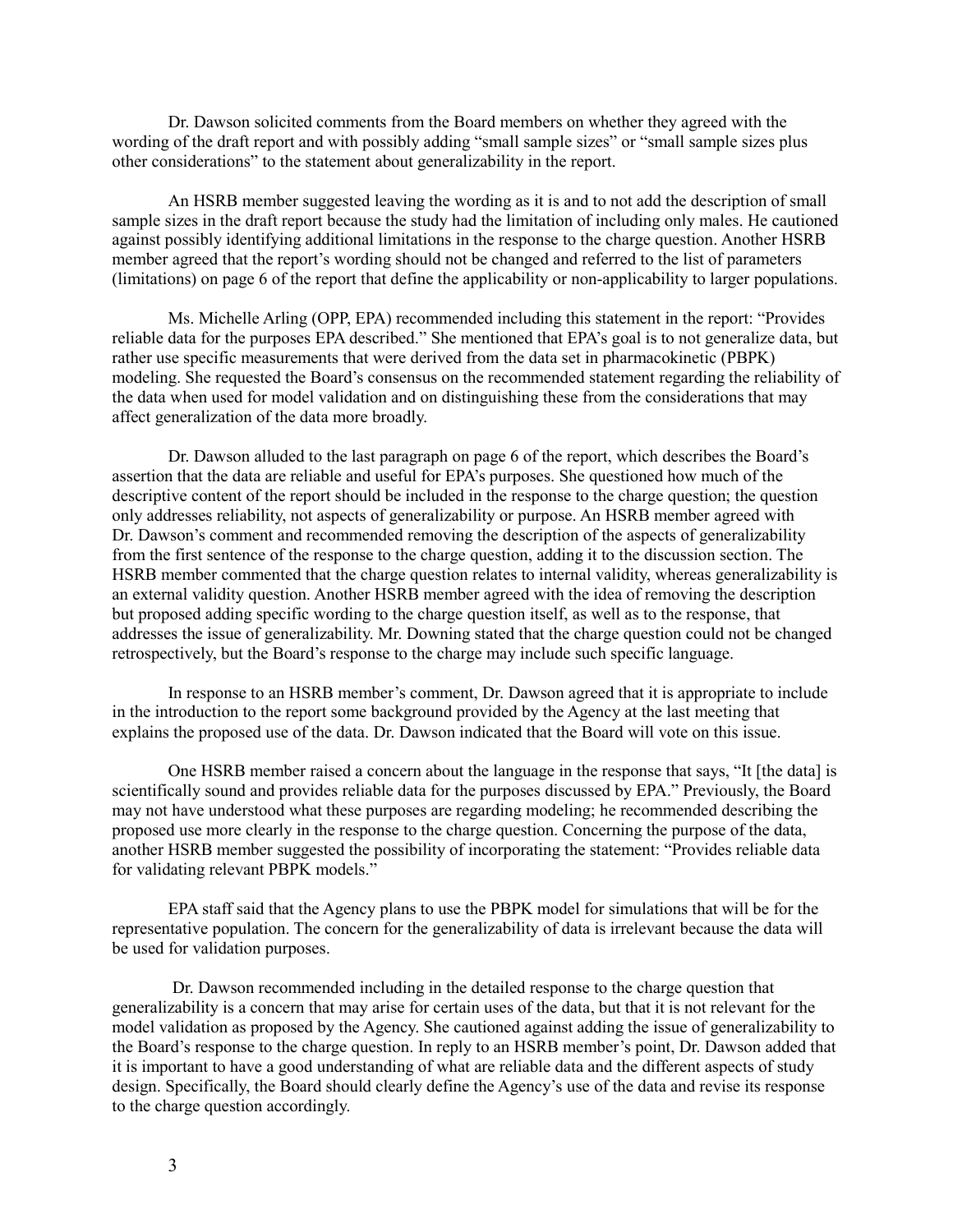Hearing no further comments, Dr. Dawson called for a vote on the following changes to the report: (1) In the introduction to this section of the report, specify the proposed uses of the data from the carbaryl study—validation of PBPK models by the Agency, (2) add the wording "reliable data for the proposed use by the Agency" to the response to the charge question, and (3) remove the comments regarding generalizability from the response to the charge question, and incorporate them into the "Detailed Recommendations and Rationale" section of the report.

The Board reached a consensus and agreed to the proposed changes.

Dr. Dawson opened the floor for additional questions. EPA asked about a reference to incorrect statements made by EPA (the last paragraph on page 6 of the report) describing the carbaryl study. The statements addressed the possible additive combined effect of carbaryl and cimetidine. EPA also sought clarification regarding the inconsistencies in sample sizes. An HSRB member replied that these were areas of minor inconsistencies in the article but did not warrant questioning the internal validity of the data.

Hearing no further comments, Dr. Dawson called for a vote to add a clarification sentence at the end of the paragraph on page 6, stating that these discrepancies do not reduce the confidence in the use of the data for the purposes proposed.

The Board reached a consensus and agreed to the proposed addition to the report.

*Study: "A Randomized Double-Blind Ascending Single Oral Dose Study With Malathion to Determine the No-Effect Level on Plasma and RBC Cholinesterase Activity" and "Determination of Residues of Malathion Dicarboxylic Acid, Malathion Monocarboxylic Acid, Dimethyl Phosphate, Dimethyl Thiophosphate, and Dimethyl Dithiophosphate in Human Urine."*

Dr. Dawson opened a discussion regarding the statistical aspects and generalizability of the malathion study discussed during the January meeting. In response to the charge question to the Board— "Does the research described in the unpublished study provide scientifically sound, reliable data?"—the Board conceded during the January meeting that the data were reliable for the proposed purposes and may or may not be generalizable to large groups.

The following changes to the report were recommended: (1) add a description regarding the Agency's intended use of the data, (2) remove the issue of generalizability from the response to the charge question, and (3) mention in the response that the Board agrees that the data are reliable for the purposes proposed by the Agency.

An HSRB member commented that the detailed recommendations and rationale for the charge question make no specific mention about generalizability that should concern the Board because of the larger sample size in the study. In response, Dr. Dawson replied that some statistical comments in the discussion of the report might indicate that the data are not generalizable according to statistical analysis.

EPA acknowledged that in the malathion study, the statistical analysis was inadequate for the acetylcholinesterase inhibition data, which the Agency will not use because it is not relevant for their purposes. Additionally, population-level inference is not relevant for the uses proposed by the Agency. Dr. Dawson suggested not only including the description of the Agency's proposed use of the PBPK data but also incorporating the elements of the study that the Agency intends to use and not use.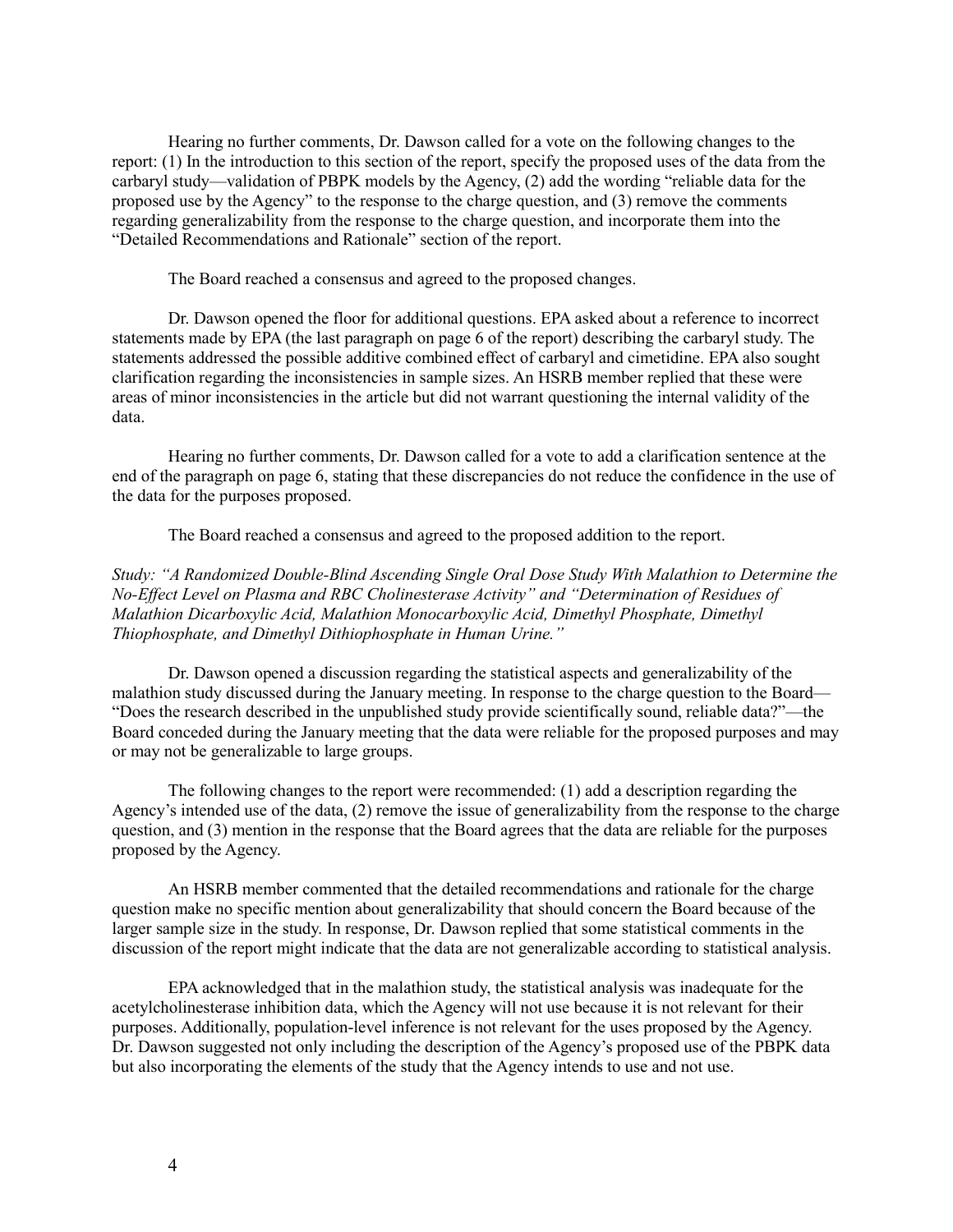Hearing no further comments, Dr. Dawson called for a vote on the following proposed changes to the report: (1) Include a description of the Agency's proposed use of the PBPK data and also incorporate the elements of the study that the Agency intends to use and not use, (2) remove the mention of generalizability from the response to the charge question, and (3) state in the response to the charge question that the Board agrees that the data are reliable for the purposes proposed by the Agency.

The Board reached a consensus and agreed to the proposed changes.

*Studies:*

*Methylisothiazolinone (MI) Contact Allergy and Dose-Response Relationships, authored by M. D. Lundov, C. Zachariae, and J. D. Johansen.* Contact Dermatitis *(2011) 64(6): 330–6.*

*Methylisothiazolinone in Rinse-off Products Causes Allergic Contact Dermatitis: A repeated Open-Application Study, authored by K. Yazar, M. D. Lundov, A. Faurschou, M. Matura, A. Boman, J. D. Johansen, and C. Lidén.* British Journal of Dermatology *(2015) 173(1): 115–22.*

*An Evaluation of Dose/Unit Area and Time as Key Factors Influencing the Elicitation Capacity of Methylchloroisothiazolinone/Methylisothiazolinone in MCI/MI-Allergic Patients, authored by C. Zachariae, A. Lerbaek, P. M. McNamee, J. E. Gray, M. Wooder, and T. Menné.* Contact Dermatitis *(2006) 55(3): 160–6.*

Dr. Dawson introduced a discussion regarding the three Repeat Open Application Test (ROAT) dermatological-related published studies that were reviewed for scientific reliability by Drs. Alesia Ferguson and Randy Maddalena during the January meeting. These articles assessed the various ways that dermal products can be tested. Dr. Dawson reminded the meeting participants that the charge to the Board was whether these studies provided scientifically sound, reliable data. For each study, the Board reached consensus that the results provided reliable and sound data; some caveats and concerns related to the study design were expressed, however.

Dr. Dawson solicited comments on whether the report accurately captured the Board's responses.

Dr. Ferguson agreed that the report captured her responses accurately and reminded the Board that EPA is using these three studies for risk assessments, which require a more in-depth review of all of the study factors and the numerous variables that can be considered.

EPA recommended correcting some details in the Board's commentary on the Zachariae et al. article. On page 26 of the draft report, "aged under 18" should be corrected to read "18 years of age and older." An additional recommendation was to correct the description of the scale used for skin sensitivity grading that is mentioned in table 2 of the Zachariae et al. article. The draft report describes the table as using the scale "weak", "moderate" or "strong," but OPP noted that the scale used in that table was different. Another recommendation was to make an addition to the statement in the draft report (page 27) regarding the description of the ROAT studies: "Application to the same area following a rinse-out period might be expected to result in more rapid sensitivity for the ROAT 2 arm." In fact, EPA staff had contacted the study team about this issue and found that a different area was used for the second application. An additional statement should clarify this point.

Hearing no further comments, Dr. Dawson called for a vote to accept these three corrections to the draft report, namely, the correct description of the age group included in the study, the correct scale for skin sensitivity for table 2, and the additional information about application of the product to different areas in ROAT 1 and ROAT 2.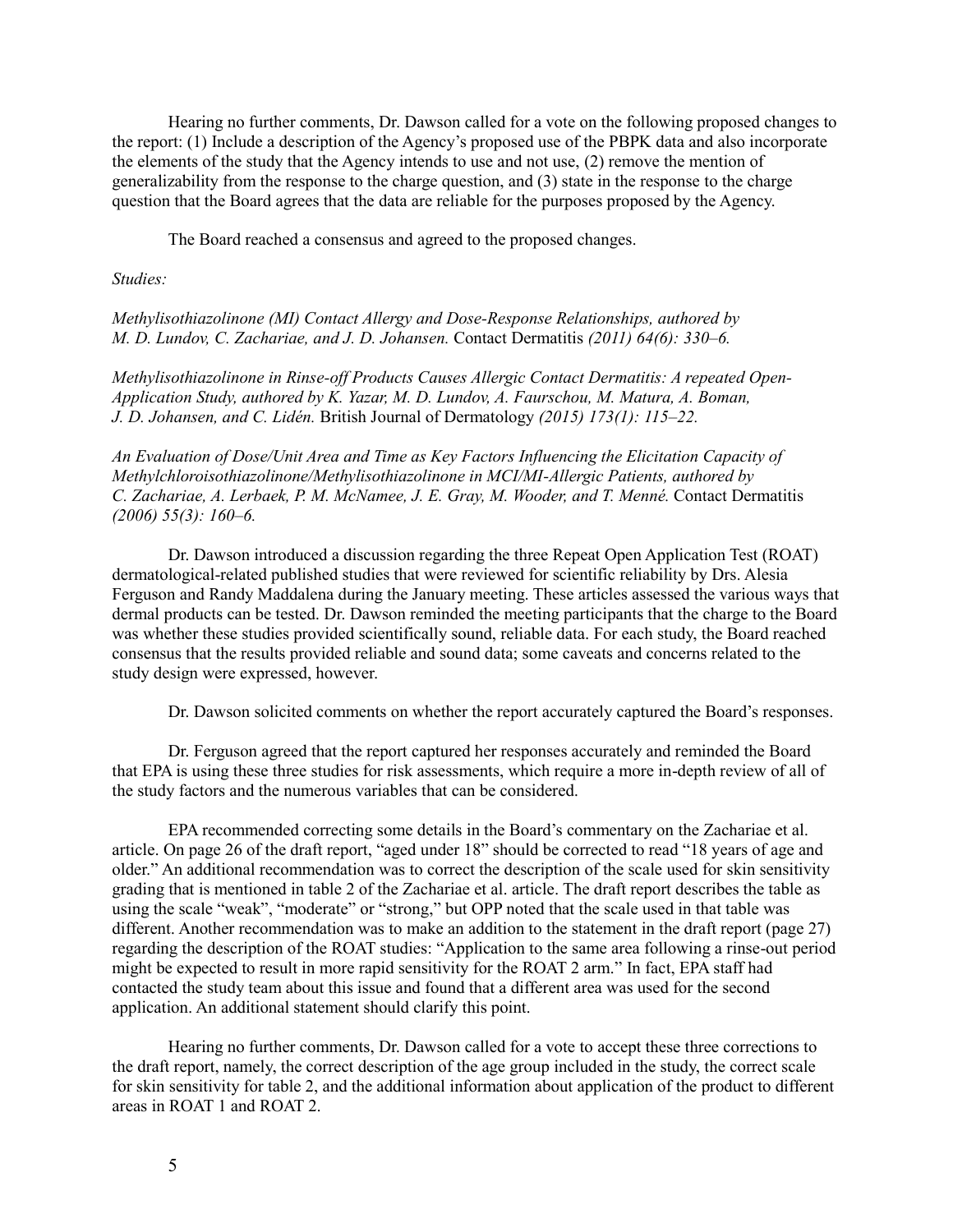The Board reached a consensus and agreed to the three proposed changes.

Dr. Dawson introduced a discussion on the proposed combined use of the three ROAT studies for a weight-of-evidence (WOE) approach to risk assessment. The WOE approach is intended to determine the point of departure (POD) for risk assessment of *methylisothiazolinone* (MI) in these studies. The Board was asked to comment on whether the report accurately reflects its response to the charge question, "Do the three studies provide a scientific WOE in support of establishing a POD for the determination of an elicitation threshold for MI?"

Dr. Ferguson confirmed that the studies provided a WOE in support of establishing "a" POD, not "the" POD; the actual POD is unknown in these articles. Regarding the scientific approach of these studies, she suggested that a lower product concentration may be applied in sensitized individuals for safety reasons. She also verified that the information on the bottom of page 33 of the report accurately captures her conclusions.

Hearing no further comments, Dr. Dawson called for a vote that the Board agrees with the conclusions expressed in the report regarding the use of the data from the three studies.

The Board reached a consensus and agreed to the proposed changes regarding POD; Dr. Dawson indicated that she will work with Dr. Ferguson to change the response to the charge question. The finalized report will be submitted to Mr. Downing.

Noting no further discussion, Dr. Dawson called for public comments.

### **Public Comments**

Joanne Ryder (The Dow Chemical Company) wondered how the submitted comments from the product manufacturing companies will be incorporated into the report. The comments were related to perceived significant deficiencies in the ethics, statistical power and overall usefulness of the study.

Dr. Dawson reiterated that the meeting minutes accurately reflect all of the statements that were made in discussion, per FACA procedures for public comments. Mr. Downing added further clarification of the process by saying that the Board takes into consideration all of the public comments that are made before and during the meetings; they are considered in the Board's deliberations and in response to the charge questions, as reflected in the report. The HSRB is not required to respond to public comments in its response to the charge questions; however, the Board does take these comments into consideration as it deliberates and prepares a final report.

Hearing no further public comments, Dr. Dawson introduced a discussion of Topic 2, Mosquito Repellency Testing.

## **Topic 2: Board Discussion of Mosquito Repellency Testing**

In a previous meeting, OPP had requested that HSRB review and comment on a proposed draft guidance for investigators regarding field testing of mosquito repellents. The Board was tasked to review the draft guidance and make formal recommendations on guidance for repellency field testing. These field studies assess the duration of repellency of personal repellent products for the purpose of consumer product labeling, which is important given the recent risk of vector-borne illnesses, such as Zika virus (ZIKV). OPP developed a guidance document on mitigating the risk of ZIKV in human subjects participating in these repellency studies. The HSRB sought to elicit expert input on this topic by inviting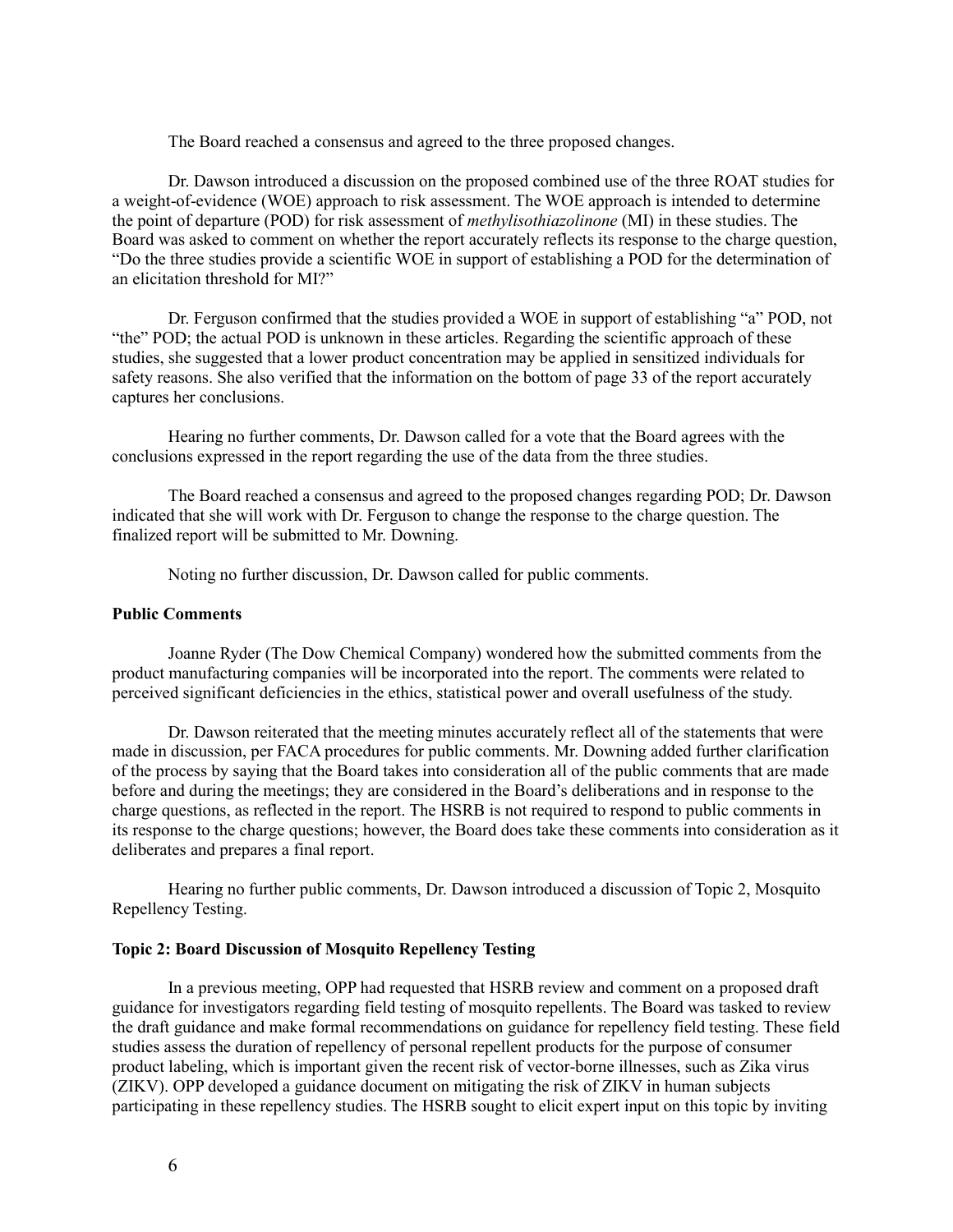subject-matter experts (e.g., in the fields of vector biology and epidemiology) who can provide insight on the risks of these vector-borne diseases.

Dr. Dawson welcomed Dr. Kacey Ernst (University of Arizona, Mel and Enid Zuckerman College of Public Health), who has expertise in the epidemiology of vector-borne diseases and who had previously provided Dr. Dawson with some input by telephone regarding ZIKV transmission and field testing. Dr. Ernst provided comments regarding vector-borne (arbovirus) disease surveillance and the assessment of ZIKV transmission. Dr. Ernst described her research interests and explained that a passive disease surveillance system exists in each health jurisdiction in the United States. The requirements that warrant testing for ZIKV transmission are state-specific, and the decision for testing varies across counties. Dr. Ernst reviewed the current testing recommendations for pregnant women and other individuals who travel.

Dr. Dawson wondered about the feasibility of surveillance for ZIKV in mosquito populations versus in humans. Dr. Ernst replied that it varies between cities, but most arbovirus cases typically are recognized by conducting human surveillance. She confirmed that ZIKV is more likely detected in humans before detection in mosquitos; humans are the primary reservoirs for ZIKV, Chikungunya virus and Dengue virus (DENV), whereas avian species are reservoirs for West Nile virus. Dr. Ernst speculated that although ZIKV might be transmitted more easily by mosquitos than DENV, this is not an absolute indicator of locally acquired transmission. In response to Dr. Dawson's question, Dr. Ernst stated that various factors influence detectable transmission in travel-acquired cases, such as the distribution of the *Aedes aegypti* mosquito, which is in the southern United States (i.e., Arizona, Florida, Georgia, Mississippi and Southern California), the level of travel, and the duration of the *A. aegypti* season. Dr. Ernst also noted that the usefulness of repellency data depends on the mosquito species, which have different responses to repellents. Repellency testing of *A. aegypti* is of greater importance than for other species because it is most implicated in transmission.

An HSRB member asked whether species information would be captured in a repellency study of an area with several different species of mosquitoes. Dr. Ernst replied that such a study requires a control, baseline species distribution, traps and careful selection of the area that certain mosquitos are known to exist in. Expounding further, Dr. Ernst said that testing should be done during peak biting times of the *A. aegypti* (i.e., late afternoon, early evening) and also should determine the landing pressure of the mosquito.

Dr. Dawson pointed out that the typical charge question for the Board is to review the trials involving human subjects and to determine their ethical acceptability, which includes an assessment of risk to human study participants. She questioned Dr. Ernst on how to assess the possible risk of transmission if field studies are set up in an area that has not experienced ZIKV transmission. Dr. Ernst replied that the assessment of risk depends on the testing location and time of testing (i.e., transmission season); repellency should not differ in areas of high population density of *A. aegypti* that may or may not have transmission history.

In reply to Dr. Dawson's request for guidance on the best sources of information for determining the most suitable field sites for repellency studies, Dr. Ernst recommended selecting local counties and mosquito control districts with known active surveillance. She also suggested contacting the U.S. Centers for Disease Control and Prevention (CDC) about laboratories that have been certified for human and mosquito ZIKV testing. Also, important information from each jurisdiction may be collected by contacting state epidemiologists, who can be identified through the Council of State and Territorial Epidemiologists. To minimize risk of exposure to ZIKV, it is important to eliminate locales with a transmission history of other *A. aegypti*-transmitted arboviruses.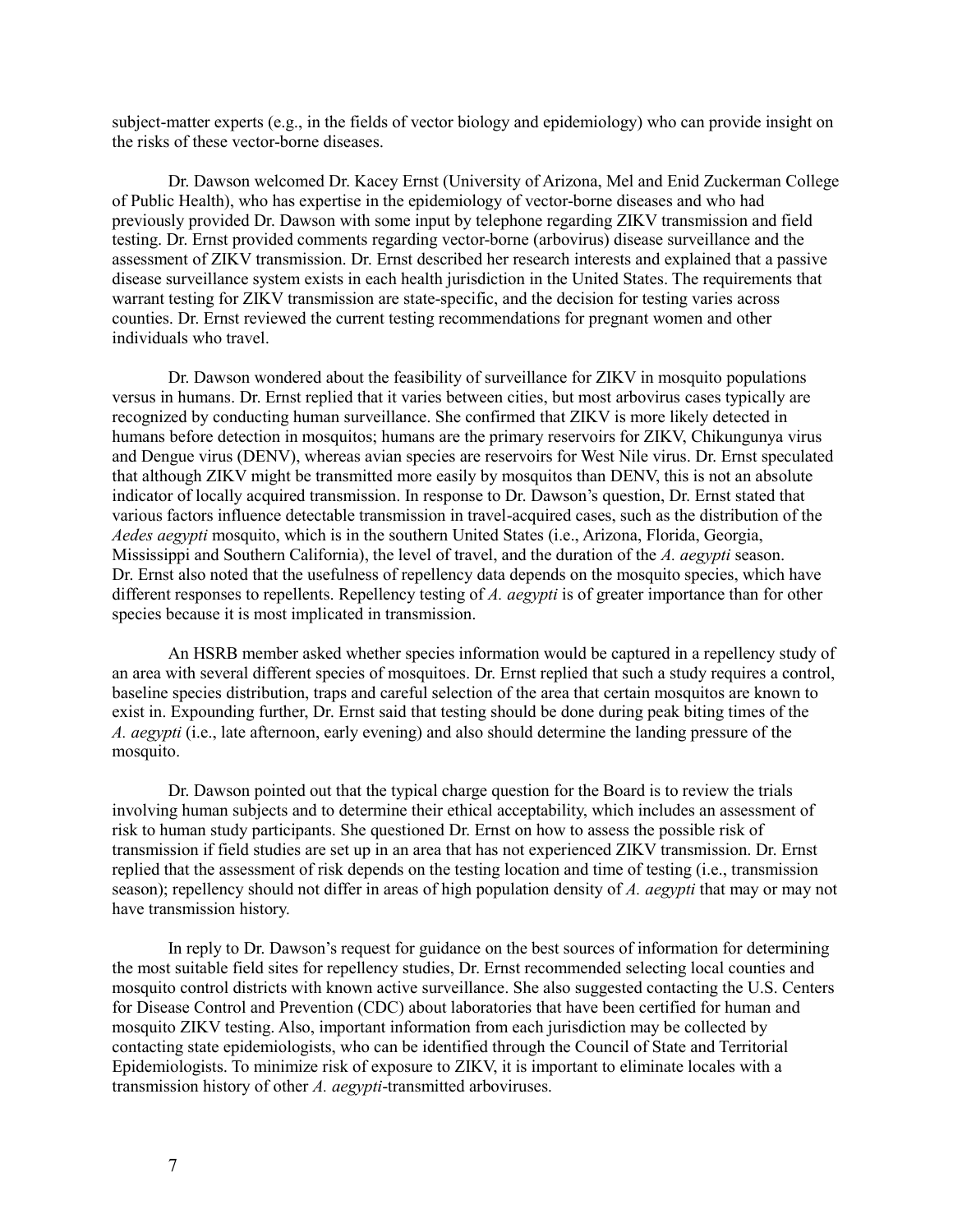An HSRB member described relevant factors when conducting repellency studies—ascertaining the actual risk of transmission and how this would best translate to informed consent of a study participant residing in a region that may have ZIKV. Dr. Ernst added that incorporating exclusion criteria into the study (i.e., pregnant or soon-to-be pregnant women and their partners) is important. Mr. Downing reminded the meeting participants that OPP proposed including men and women who plan to conceive in the exclusion criteria. The CDC recommends that ZIKV-infected men wait a period of at least 6 months before sexual activity.

Dr. Dawson mentioned that although there are various methods to manage risk (e.g., reproductive intentions), the majority of women who become pregnant do not plan their pregnancies. She recommended further discussion with the Board regarding the inclusion factors for risk. Dr. Ernst suggested that incorporating a questionnaire for female study subjects regarding their use of birth control may be a suitable approach to manage risk in these types of studies.

### **Summary and Next Steps**

Dr. Dawson pointed out that further suggestions for consideration and final approval of the Board's recommendation on repellency testing will occur at the next meeting. She will write a draft response to EPA's guidance and submit it to the Board for consideration during the next meeting.

#### **Adjournment**

Dr. Dawson thanked Dr. Ernst for her insight and turned the meeting over to Mr. Downing. Mr. Downing thanked the Board members for their contributions. He announced that the next HSRB meeting is scheduled for April 27, 2017. Notification of the final schedule will be posted on the HSRB website. $1$ 

Mr. Downing adjourned the meeting at 4:04 p.m. EDT.

Respectfully submitted:

Jim Downing

Jim Downing Designated Federal Officer Human Studies Review Board United States Environmental Protection Agency

Certified to be true by:

 $\overline{\phantom{a}}$ 

Liza Dawson, Ph.D. Chair Human Studies Review Board United States Environmental Protection Agency

<sup>1</sup>The HSRB website is available a[t www.epa.gov/osa/human-studies-review-board.](http://www.epa.gov/osa/human-studies-review-board)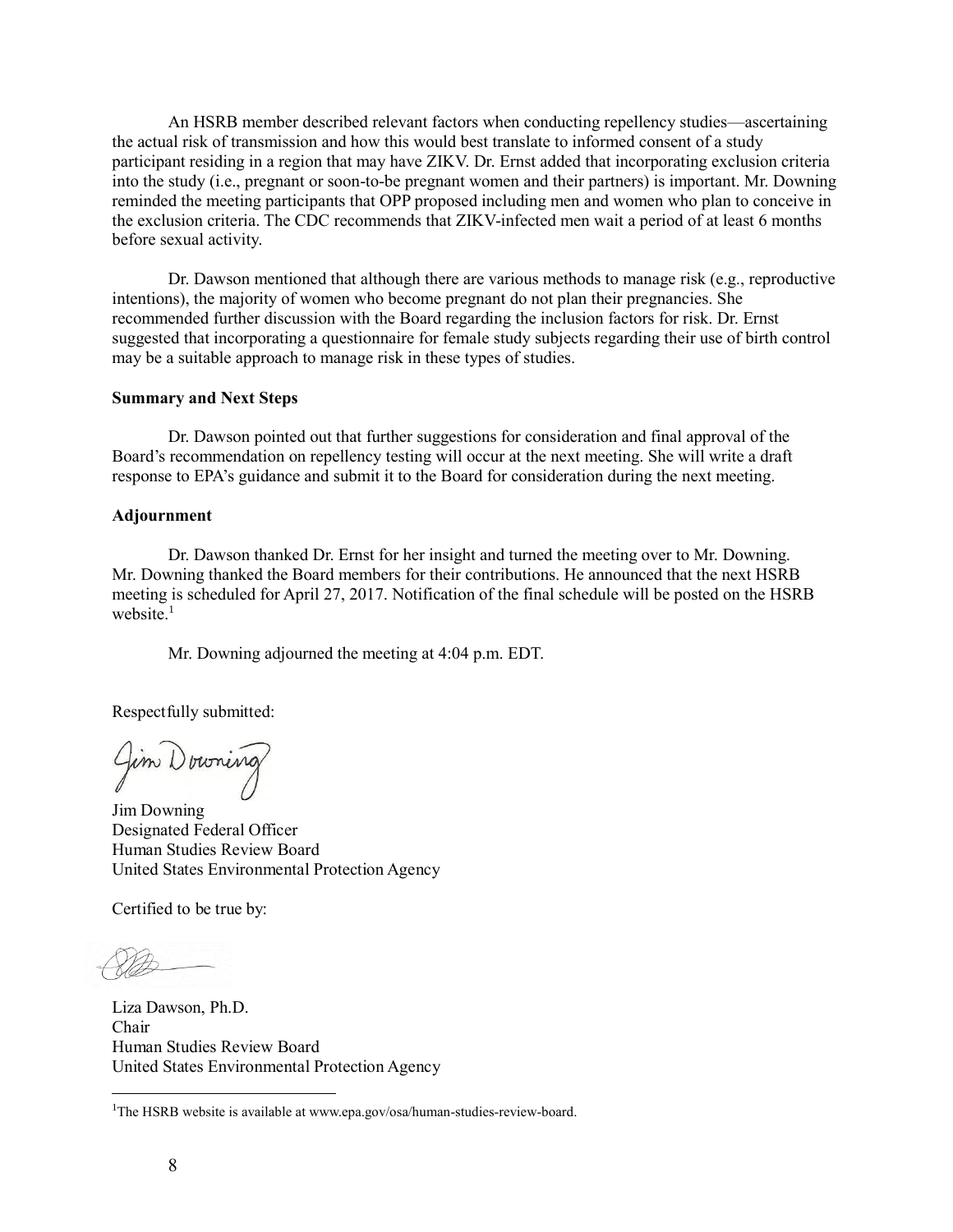**NOTE AND DISCLAIMER:** The minutes of this public meeting reflect diverse ideas and suggestions offered by Board members during the course of deliberations within the meeting. Such ideas, suggestions and deliberations do not necessarily reflect definitive consensus advice from the Board members. The reader is cautioned to not rely on the minutes to represent final, approved, consensus advice and recommendations offered to the Agency. Such advice and recommendations may be found in the final report prepared and transmitted to the EPA Science Advisor following the public meeting.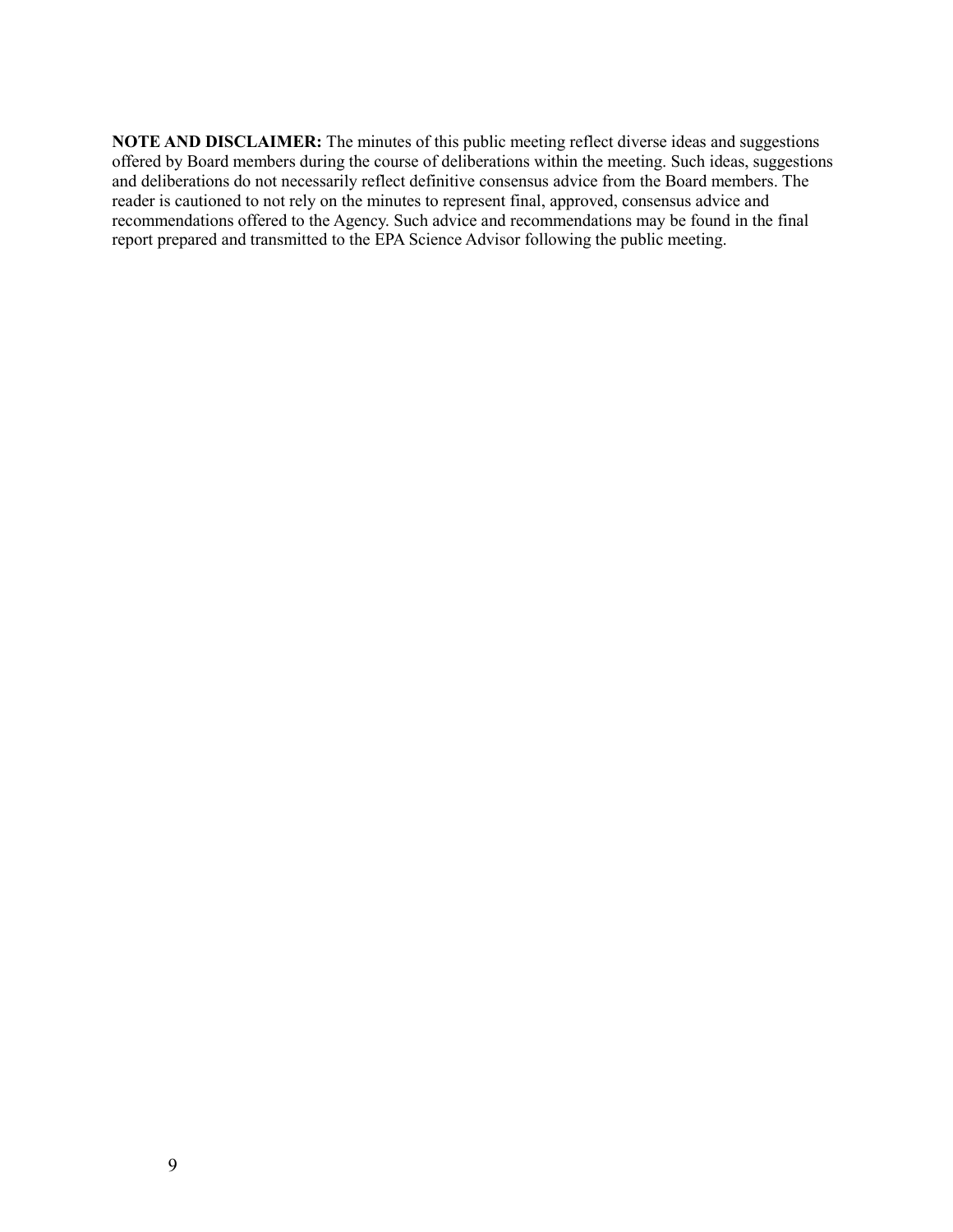#### **Attachment A**

### **EPA HUMAN STUDIES REVIEW BOARD MEMBERS**

## **Chair**

Liza Dawson, Ph.D. Research Ethics Team Leader Division of AIDS National Institute of Allergy and Infectious Diseases National Institutes of Health Bethesda, MD

### **Vice Chair**

Edward Gbur, Jr., Ph.D. Professor of Statistics Director, Agricultural Statistics Laboratory University of Arkansas Fayetteville, AR

#### **Members**

Jennifer Cavallari, Sc.D., CIH Assistant Professor Division of Occupational and Environmental Medicine University of Connecticut Storrs, CT

Gary L. Chadwick, Pharm.D. M.P.H., CIP Senior Consultant HRP Consulting Group, Inc. Fairport, NY

Alesia Ferguson, Ph.D. Associate Professor Department of Environmental and Occupational Health University of Arkansas Little Rock, AR

George C. J. Fernandez, Ph.D. Statistical Training Specialist SAS Institute Sparks, NV

Kyle L. Galbraith, Ph.D. Human Subjects Protection Carle Foundation Hospital Urbana, IL

Jewell H. Halanych, M.D., M.Sc. Assistant Professor Internal Medicine Residency Program Montgomery Regional Campus The University of Alabama at Birmingham Birmingham, AL

Walter T. Klimecki, D.V.M., Ph.D. Associate Professor Departments of Pharmacology and Toxicology The University of Arizona Health Sciences Tucson, AZ

Randy Maddalena, Ph.D. Physical Research Scientist Indoor Environment Group Lawrence Berkeley National Laboratory Berkeley, CA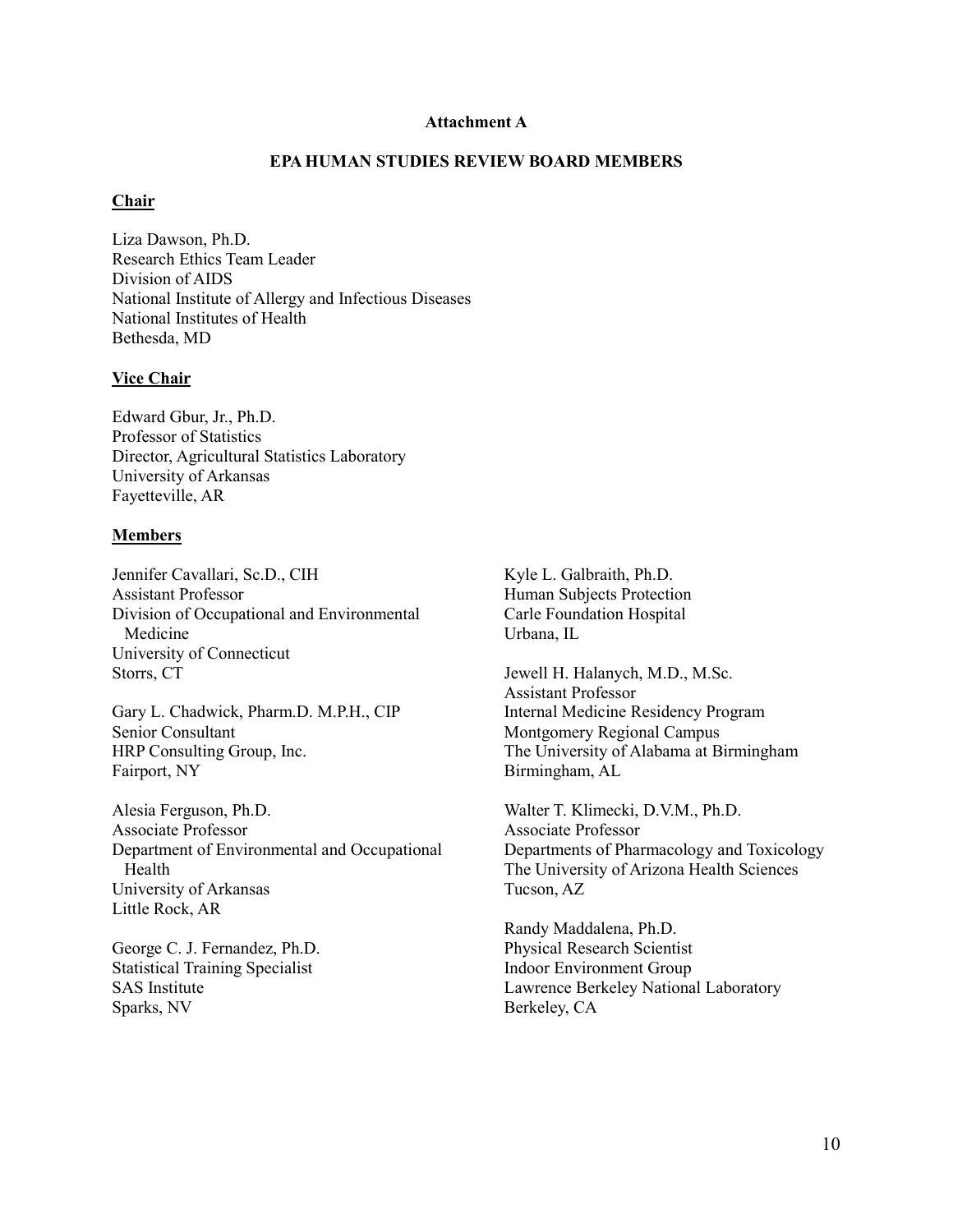# **Members (continued)**

Jun Zhu, Ph.D. Professor of Statistics and of Entomology Department of Statistics University of Wisconsin–Madison Madison, WI

# **Consultant to the Board**

Kendra L. Lawrence, Ph.D., BCE, PMP Health Sciences Product Manager U.S. Army Medical Materiel Development Activity Fort Detrick, MD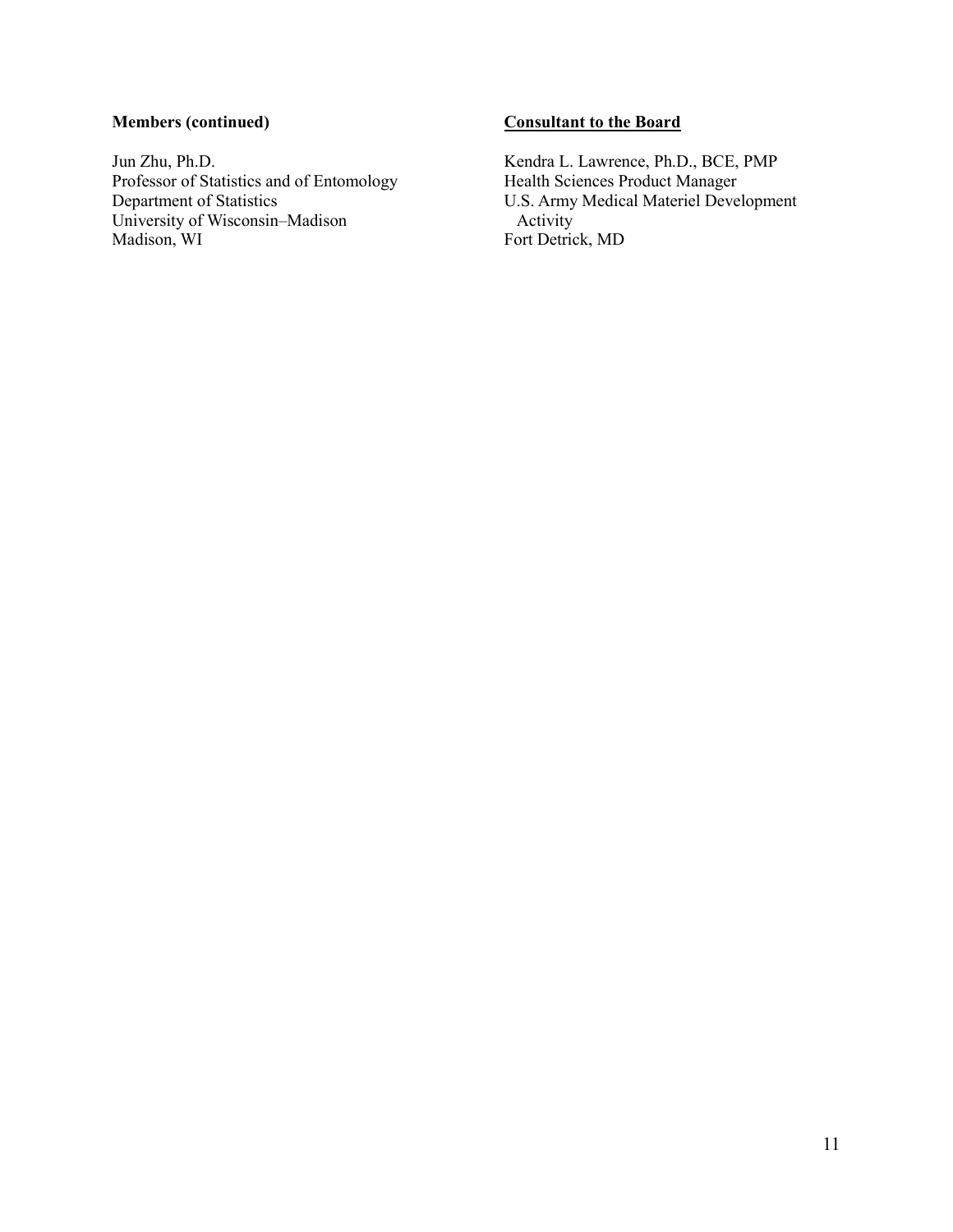### **Attachment B**

## *FEDERAL REGISTER* **NOTICE ANNOUNCING MEETING**

# ENVIRONMENTAL PROTECTION AGENCY

[FRL-9957-50-ORD]

### **Human Studies Review Board; Notification of a Public Meeting**

**AGENCY:** U.S. Environmental Protection Agency.

**ACTION:** Notice.

-----------------------------------------------------------------------

**SUMMARY:** The Environmental Protection Agency (EPA) Office of the Science Advisor announces two separate public meetings of the Human Studies Review Board to advise the Agency on the ethical and scientific reviews of EPA research with human subjects.

**DATES:** A public virtual meeting will be held on January 25–26, 2017, from 1:00 p.m. to approximately 5:00 p.m. Eastern Time each day. A separate, subsequent teleconference meeting is planned for Friday, March 17, 2017, from 2:00 p.m. to approximately 3:30 p.m. for the HSRB to finalize its Final Report of the January 25–26, 2017 meeting.

**ADDRESSES:** Both of these meetings will be conducted entirely by telephone and on the Internet using Adobe Connect. For detailed access information, visit the HSRB Web site: [http://www2.epa.gov/osa/](http://www2.epa.gov/osa/human-studies-review-board) [human-studies-review-board.](http://www2.epa.gov/osa/human-studies-review-board)

**FOR FURTHER INFORMATION, CONTACT:** Any member of the public who wishes to receive further information should contact Jim Downing on telephone number (202) 564–2468; fax number: (202) 564–2070; email address: [downing.jim@epa.gov;](mailto:downing.jim@epa.gov) or mailing address Environmental Protection Agency, Office of the Science Advisor, Mail code 8105R, 1200 Pennsylvania Avenue NW., Washington, DC 20460. General information concerning the EPA HSRB can be found on the EPA Web site at: [http://www.epa.gov/hsrb.](http://www.epa.gov/hsrb)

## **SUPPLEMENTARY INFORMATION:**

**Meeting access:** These meetings are open to the public. Meeting materials are available at the HSRB Website:<http://www2.epa.gov/osa/human-studies-review-board> for questions on document availability, or if you do not have access to the Internet, consult with Jim Downing listed under **FOR FURTHER INFORMATION CONTACT.**

*Special accommodations*. For information on access or services for individuals with disabilities, or to request accommodation of a disability, please contact Jim Downing listed under **FOR FURTHER INFORMATION CONTACT** at least 10 days prior to the meeting to give EPA as much time as possible to process your request.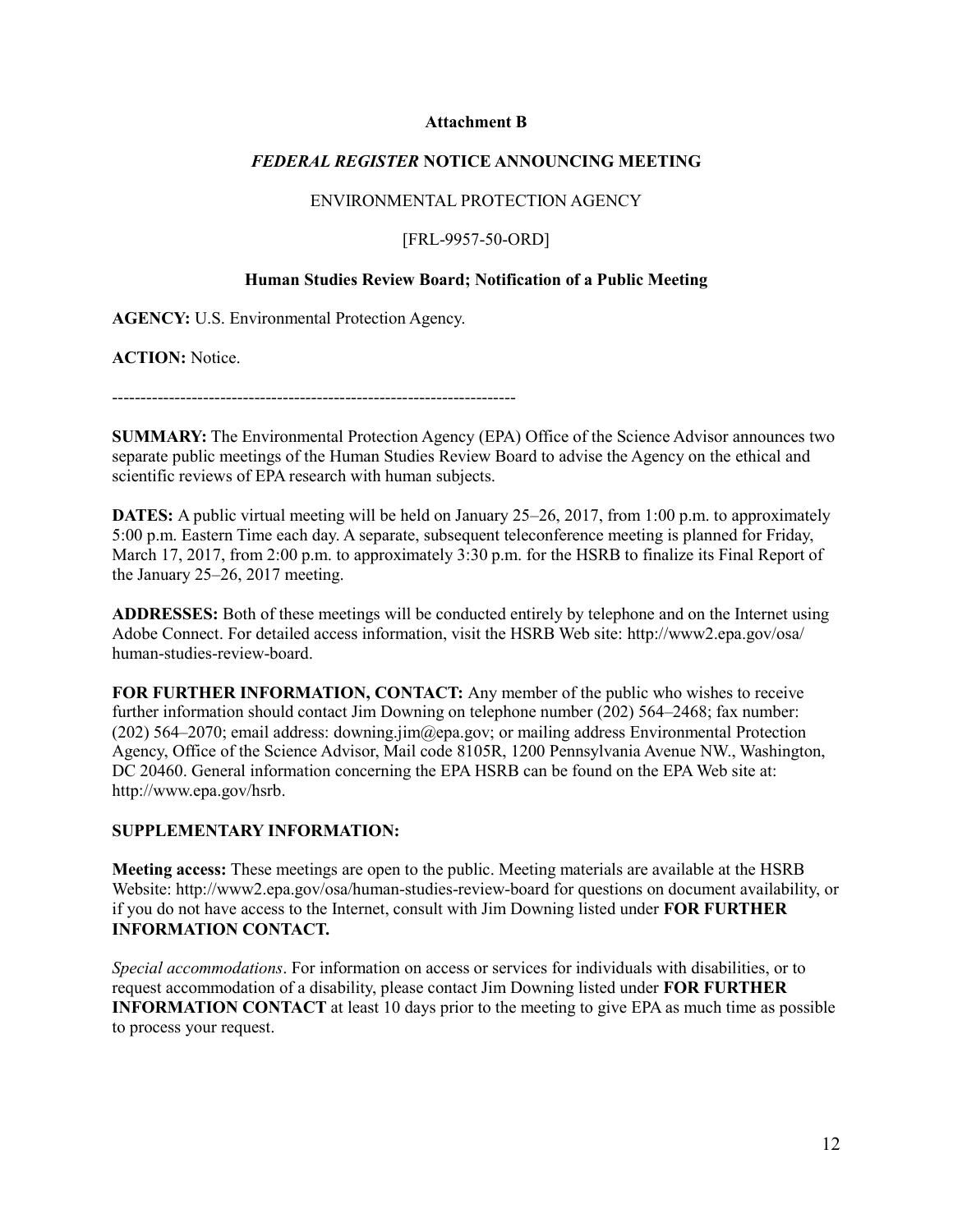# **How May I Participate in This Meeting?**

The HSRB encourages the public's input. You may participate in these meetings by following the instructions in this section.

**1. Oral comments.** Requests to present oral comments during either conference call will be accepted up to Noon Eastern Time on Wednesday, January 18, 2017, for the January 24-25, 2017 meeting and up to Noon Eastern Time on Friday, March 10, 2017 for the March 17, 2017 conference call. To the extent that time permits, interested persons who have not pre-registered may be permitted by the HSRB Chair to present oral comments during either call at the designated time on the agenda. Oral comments before the HSRB are generally limited to five minutes per individual or organization. If additional time is available, further public comments may be possible.

**2. Written comments.** Submit your written comments prior to the meetings. For the Board to have the best opportunity to review and consider your comments as it deliberates, you should submit your comments by Noon Eastern Time on Time on Wednesday, January 18, 2017, for the January 24–25, 2017 conference call and up to Noon Eastern Time on Friday, March 10, 2017 for the March 17, 2017 conference call. If you submit comments after these dates, those comments will be provided to the HSRB members, but you should recognize that the HSRB members may not have adequate time to consider your comments prior to their discussion. You should submit your comments to Jim Downing listed under **FOR FURTHER INFORMATION CONTACT.** There is no limit on the length of written comments for consideration by the HSRB.

# **Background**

The HSRB is a Federal advisory committee operating in accordance with the Federal Advisory Committee Act 5 U.S.C. App.2 § 9. The HSRB provides advice, information, and recommendations on issues related to scientific and ethical aspects of human subjects research that are submitted to the Office of Pesticide Programs to be used for regulatory purposes. The major objectives of the HSRB are to provide advice and recommendations on: (1) research proposals and protocols; (2) reports of completed research with human subjects; and (3) how to strengthen EPA's programs for protection of human subjects of research.

**Topics for discussion**. On Wednesday, January 25, 2017, EPA's Human Studies Review Board will consider three published articles:

- 1. Methylisothiazolinone Contact Allergy and Dose-Response Relationships, authored by Michael D. Lundov, Claus Zachariae, and Jeanne D. Johansen. *Contact Dermatitis* (2011) 64: 330–6.
- 2. Methylisothiazolinone in Rinse-Off Products Causes Allergic Contact Dermatitis: A repeated Open-Application Study, authored by K Yazar, M.D. Lundov, A. Faurschou, M. Matura, A. Boman, J.D. Johansen, and C. Lidén. *British Journal of Dermatology* (2015) 173: 115–22.
- 3. An Evaluation of Dose/Unit Area and Time as Key Factors Influencing the Elicitation Capacity of Methylchloroisothiazolinone/Methylisothiazolinone (MCI/MI) in MCI/MI-Allergic Patients, authored by Claus Zachariae, Anne Lerbaek, Pauline M. McNamee, John E. Gray, Mike Wooder, and Torkil Menné. *Contact Dermatitis* (2006) 55: 160–6.

Then on Thursday, January 26, 2017, the HSRB will consider:

1. Published article: Cholinesterase Activity Resulting From Carbaryl Exposure.